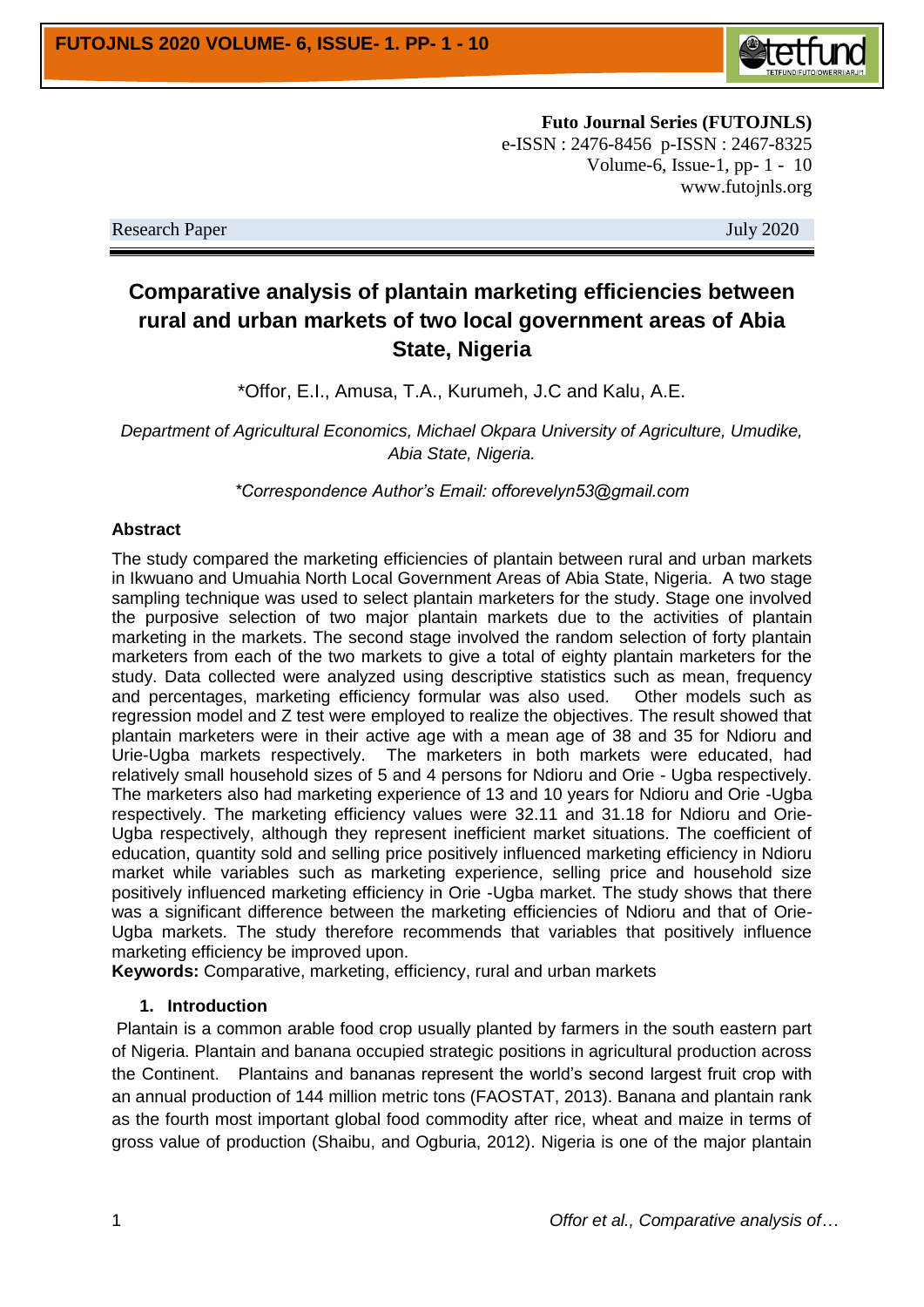

producing and consuming countries in Africa, and is ranked among the 20 most important plantain producing countries worldwide (FAO, (2011); Ayanwale, Fatunbi and Ojo (2016)). Plantain plays vital roles in the feeding of both human beings and farm animals. As a perennial crop that can fruit all year round once established at the first year, they are used to combat the problem of food insecurity among the farmers, marketers and the general populace. Plantain and banana are major sources of food in many regions of the world Idumah, Owombo, Ighodaro, and Mangodo, 2016**)**. About 70 million people in the African sub-region are estimated to derive more than one quarter of their food energy requirements from plantain. Plantain is very critical in bridging the gap between the demand and supply of the basic carbohydrate staples (Idumah, *et al.,* 2016). More so it is very rich in vitamin A when consumed unripe. At the household levels, it can be consumed fried, boiled, pounded, roasted and can be dried and grounded into flour. Apart from its consumption as a staple food; plantain is also used in the food industries for the manufacture of chips, flakes, cakes, thereby creating important job opportunities to the populace directly or indirectly and invariably income for small holder farmers and marketers. The marketing of plantain can create huge employment for small scale business men and the industries where the products are used to produce other products for human consumption or animal. The marketing of agricultural produces in the developing countries suffer the issues of inefficiency where grading and standardization of produce is not a culture of marketer rather individual marketers exploit every opportunity to increase their margins and hence profit. In an efficient marketing system, it is expected that as the commodities move from production point to consumption centres all participants both producers, transporters, consumers along the marketing chain are rewarded adequately for every marketing roles /function played. More so, economic theory stipulates that, the cost of products at off season should rise or increase by the cost of storage of grains, an increase in price higher than the storage cost provides the traders opportunity to make abnormal profit. According to Reddy, Ram, Sastry, and Devi (2004) transportation costs add to the price differential of product between two distinct markets (Spatially separated markets) and processing cost should lead to price difference charged due to change in form of product. For instance, when plantain fruits are converted to plantain chips, the price difference between plantain fruit and plantain chips accounts for processing cost. This is because whenever marketing functions are performed, they are undertaken at cost, adding time, place and form utilities hence the product attract higher value or price at every point of the marketing channel. Here efficiency of marketing is concerned with the extent to which commodities prices deviate from the cost of performing these functions. If the price deviation of the commodities in the process is much, it could lead to inefficiency. Thus pricing efficiency is affected by the rigidity of the marketing cost, nature and degree of competition in the market (Reddy, *et al.,* 2004). If the middlemen are ambitious and exploitative of the market situations, it leads to pricing inefficiency and also high marketing cost of commodities lead to pricing inefficiency. More so when a market is dominated by farm firms that conspire to maintain high prices through unionism it could also result to inefficiency. Pricing efficiency could be enhanced by dissemination of relevant market information, market news, market research, grading and standardization and quality control of commodities. Marketing channel is the path way followed by products as they move from production point to consumption centre. Marketing channel could be simple or complex. In simple channel products move from producers to wholesalers, retailers and finally to consumers with each participants making a margin as net return.

In recent times statistics has shown that output of plantain production in Nigeria has doubled in the last 20 years, despite having a production system concentrated in the hands of small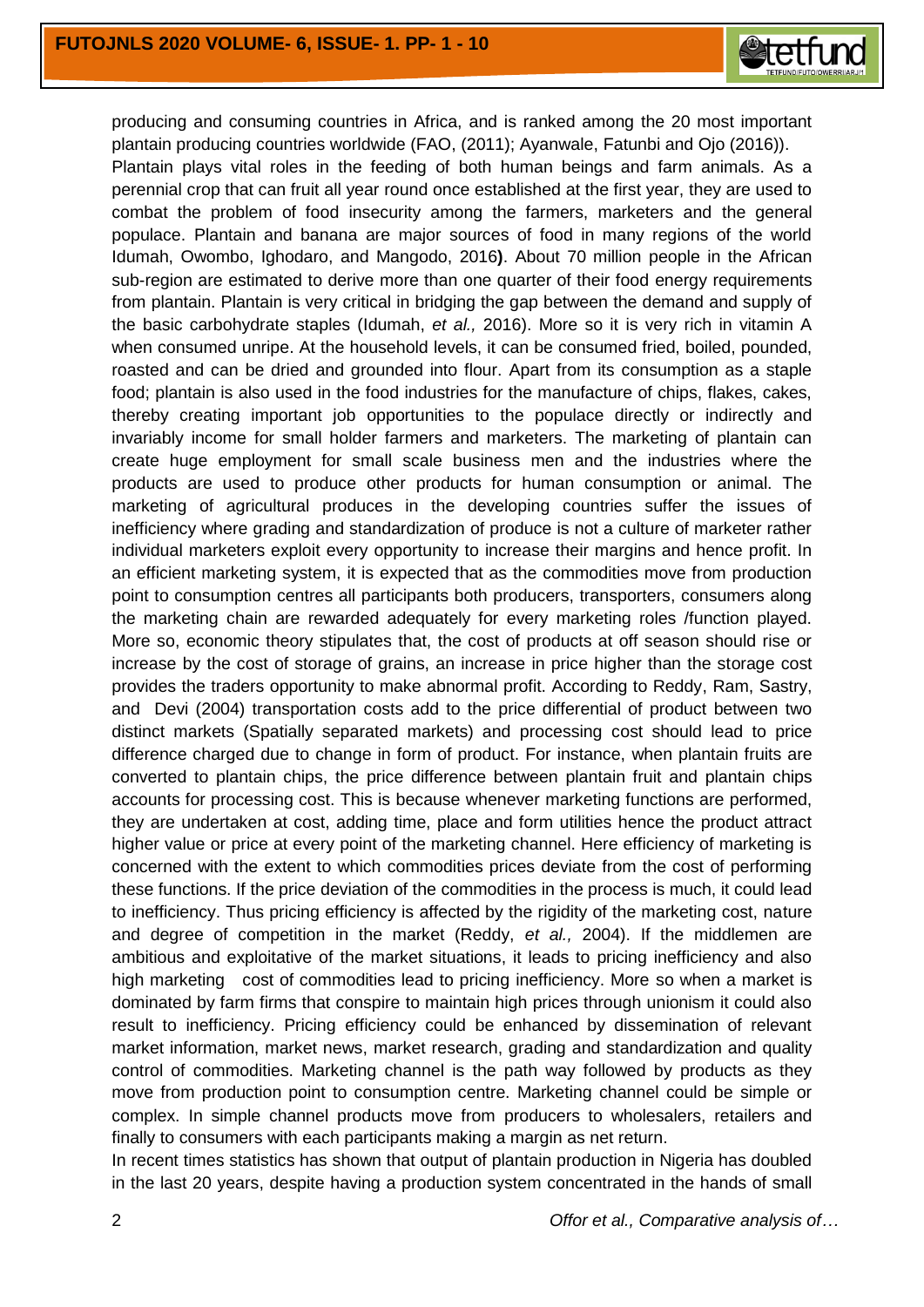

scale farmers (Akinyemi *et al*., 2008). This increase in output is due to relative attention given to plantain production technology. The increased output requires adequate marketing because the commodity has a very low shelf life. Unfortunately, little or nothing at all has been done on its marketing. It is obvious that increased production without corresponding increase in marketing may amount to wastage of scarce resources. Furthermore, as a seasonal crop with relatively short shelf life, plantain is available for a limited time and postharvest losses are high. The perishable nature of agricultural produce in general and plantain in particular could affect the profitability and efficiency of its marketing hence the study investigated (i) socio -economic characteristics of the plantain marketers (ii) describes the flow channel of plantain marketing in the study area (iii) ascertained the marketing efficiency (iv) estimated the determinants of marketing efficiency and compare the mean marketing efficiencies of the two markets.

### **2. Methodology**

The study was carried out in two Local Government Areas of Abia State (LGAs). The LGAs are Ikwuano and Umuahia North. Ikwuano LGA has its headquarter in IsialaOboro. It is located between  $5^031^0$  N latitude and  $7^037^0$ E longitude. Ikwuano LGA is referred to as the food basket of Abia State because she is endowed with rich agricultural produce. Ikwuano is located in the southeastern part of the state. It is bounded on the north by Isiukwuato L.G.A, north-west by Obowo L.G.A of Imo State, South-west by ObiomaNgwa and Bende L.G.A in the East. Umuahia North LGA is located between Latitude 7°29°N and Longitude 5°32°E with its headquarters in Umuahia. It has an area of  $245km<sup>2</sup>$  with a projected population estimate of 192,209.3 National Bureau of Statistics (NBS, 2018). It is bounded on the North by Bende and the South by Umuahia South, on the East by Ikwuano and Isuikwuato on the West. Agriculture is the major occupation of the people in these two local government areas. They produce food crops like maize, cassava, plantain, banana also small ruminant animals are reared. Some of the people engage in craft making, carpentry, trading and others. A two stage sampling procedure was use for the study. First stage involved a purposive selection of Ndioru a rural market and Urie- Ugba an urban market from each of the LGAs based on the level of plantain marketing activities in these markets. Ndioru and Orie-Ugba markets serve as farm gate markets where producers sell directly to retailers and consumers. Ndioru market is a weekly market held every seven days while Orie –Ugba market is a daily market. Stage two involved a random selection of 40 plantain marketers from each market. This gave a total of eighty (80) plantain marketers for the study Primary data were used for the study. Primary data were collected through the use of structured questionnaire. The first objective on socio-economic characteristics was achieved using descriptive statistics, the second objective on marketing channels of plantain was realized using schema. For objectives three and four which were to estimate the marketing efficiencies of the two markets and their determinants were analyzed using efficiency formulae and regression model respectively. Since it is easier to estimate the input of marketing than the output, in certain cases consumer satisfaction can be used as a proxy for measuring the output of marketing. Therefore, the price consumers are willing to pay can be used as a measure of consumer's satisfaction. Marketing efficiency can therefore be given as:

Net return 100  $ME = \frac{1}{T}$  ×  $\mathbf{1}$ 

(1)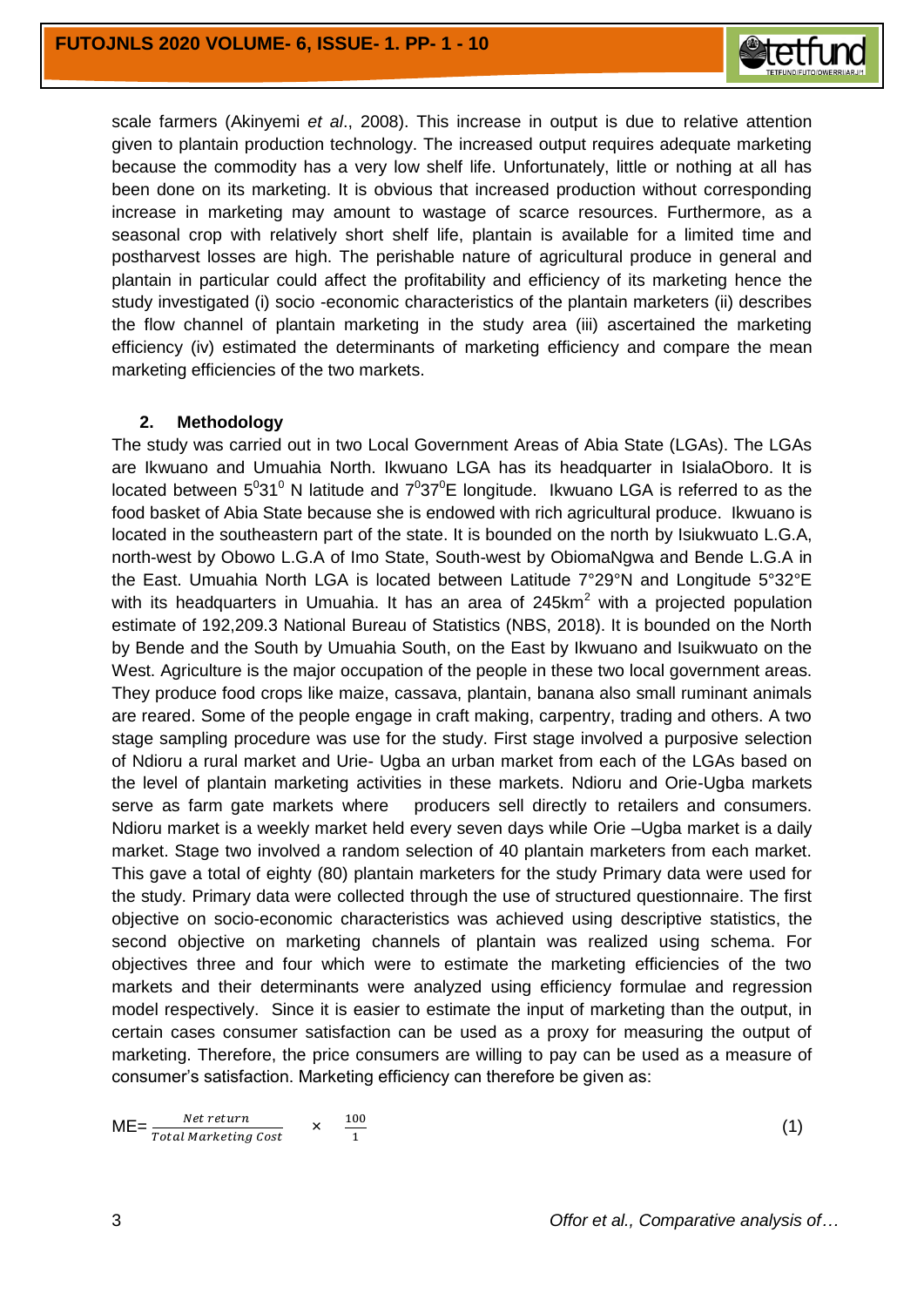Objective 4 on the determinants of marketing efficiency of the two markets were analyzed using regression model. The explicit form of the model is stated thus:

$$
Y = f(X_{1, X_2, X_3, X_4, X_5, X_6, X_7, X_8 + e})
$$
\n<sup>(2)</sup>

 $Y =$ efficiency of plantain marketers in (percentage)

- $X_1$  = Age of respondent in years
- $X_2$  = Level of education in years
- $X_3$  = Marketing experience (years)
- $X_4$  = Selling price (Naira)
- $X_5$  = Cost of transportation (Naira)

 $X_6$  = Quantity of product sold(kg/month)

 $X_{7}$ =Household size (number of persons)

$$
X_8
$$
=Location (Urban, 1=, Rural =0)

ei = Error term

 $b_0$  = Slope

 $b = Co\text{-efficient}$ 

objective (v) that dealt on comparing the mean marketing efficiencies of the two markets was achieved using z test, the formular is stated as thus.

$$
Z_{cal} = \frac{(X_1 - X_2)}{(SX_1 - X_2)}\tag{3}
$$

$$
= SX_1 - X_2 \sqrt{\frac{S^2 X_1}{n_1} + \frac{S^2 X_2}{n_2}}
$$
\n(4)

#### **3. Results and Discussion**

The socio economic characteristics of the plantain marketers are presented in Table 1. The result showed that majority of the plantain marketers in both markets fell within the age 31-40 years with Ndioru and Orie- Ugba having mean ages of 38 and 35 years respectively. This results show that the marketers were still in their active ages. They are agile and can withstand any stress involved in plantain marketing. This corroborates with the findings of Aina *et al.,* (2012) and Oladejo and Sanusi (2011) who reported that plantain marketers in their study areas were women who were vibrant and energetic and positively influence marketing. The table also showed that 50% and 42.5% of Ndioru and Orie -Ugba marketers had primary school education respectively. About 30% and 35% of Ndioru and Orie- Ugba marketers' had secondary school education respectively. On tertiary education about 10% and 15% Ndioru and Orie -Ugba marketers had tertiary education while 10% and 7.5% of Ndioru and Orie -Ugba marketer had no form of formal education. Hence it could be concluded that plantain marketers in the study area were educated. This is in conformity with the research of Benjamin and Victoria (2012) who posited that education affects the way farm business and marketing is managed as well as the overall production. More so the result showed that the study was dominated by female marketers with Ndioru having 87.5% and Orie-Ugba 75%. However, male plantain marketers were 12.5% in Ndioru and 25% in Orie -Ugba respectively. This is in line with Nwaru *et al.,* (2011) who posited that women feature prominently in marketing especially in rural markets where men constitute less than 5 percent of the trader. On marital status the result showed that 20% and 30% of plantain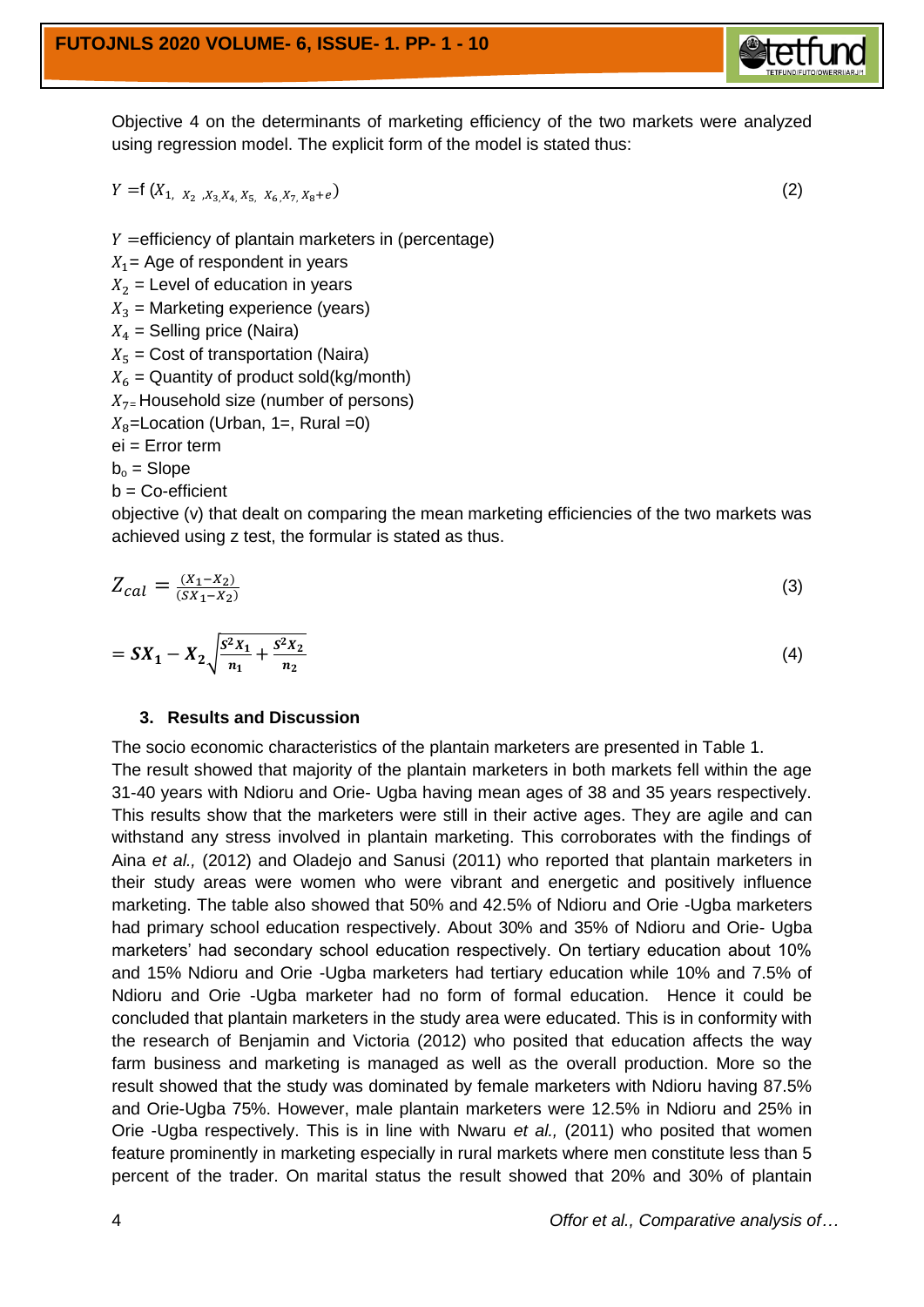

marketers were single for Ndioru and Orie -Ugba respectively. About 75% and 70% of the marketers were married in Ndioru and Orie- Ugba respectively. This implies that married marketers dominated the business. This is in line with Kainga and Adeyemo (2012) who reported that fish marketers were dominated by married people. Furthermore, the result also showed that Ndioru had a mean household size of 5 persons while Orie- Ugba had a mean household size of 4 persons. This implies that Orie -Ugba marketers had smaller household size than Ndioru marketers. In addition, the result showed that Ndioru and Orie -Ugba marketers had mean marketing experiences of 13 and 10 years respectively. This implies that the marketers had wealth of experience to overcome or handle marketing challenges that could arise from plantain marketing. The findings corroborate the work of Obasi (2008) who posited that increased marketing experience help marketers adapt to new innovations that positively influence marketing.

| Location              | Ndioru<br>Orie-Ugba |            |           |            |  |
|-----------------------|---------------------|------------|-----------|------------|--|
| Variables             | Frequency           | Percentage | frequency | Percentage |  |
| Age                   |                     |            |           |            |  |
| $20$                  | $\overline{c}$      | 5.00       | 1         | 2.50       |  |
| $21 - 30$             | 6                   | 15.00      | 12        | 30.00      |  |
| $31 - 40$             | 17                  | 42.00      | 15        | 37.50      |  |
| 40-50                 | 10                  | 25.00      | 9         | 22.50      |  |
| >50                   | 5                   | 12.50      | 3         | 7.50       |  |
| Mean                  | 38                  |            | 35.5      |            |  |
| Total                 | 40                  | 100        | 40        | 100        |  |
| Level of education    |                     |            |           |            |  |
| No formal education   | 4                   | 10.00      | 3         | 7.50       |  |
| Primary               | 20                  | 50.00      | 17        | 42.50      |  |
| Secondary             | 12                  | 30.00      | 14        | 35.00      |  |
| Tertiary              | 4                   | 10.00      | 6         | 15.00      |  |
| Total                 | 40                  | 100        | 40        | 100        |  |
| Sex                   |                     |            |           |            |  |
| Female                | 35                  | 87.5       | 30        | 75.00      |  |
| Male                  | 5                   | 12.5       | 10        | 25.00      |  |
| Total                 | 40                  | 100        | 40        | 100        |  |
| <b>Marital status</b> |                     |            |           |            |  |
| Single                | 8                   | 20         | 12        | 30         |  |
| Married               | 30                  | 75         | 28        | 70         |  |
| Widowed               | $\overline{2}$      | 5          |           |            |  |
| Total                 | 40                  | 100        | 40        | 100        |  |
| Household size        |                     |            |           |            |  |
| $2 - 5$               | 22                  | 55.0       | 20        | 50.00      |  |
| $6-9$                 | 18                  | 45.00      | 20        | 50.00      |  |
| Mean                  | 5                   |            | 4         |            |  |
| Total                 | 40                  | 100        | 40        | 100        |  |
| Marketing experience  |                     |            |           |            |  |
| $1 - 10$              | 13                  | 32.5       | 22        | 55.00      |  |
| $11 - 20$             | 20                  | 50.00      | 18        | 45.00      |  |
| >20                   | $\overline{7}$      | 17.50      |           |            |  |
| Mean                  | 13                  |            | 10        |            |  |
| Total                 | 40                  | 100        | 40        | 100        |  |

Table 1: Socio economic characteristics of the plantain marketers in the study area

Source: Field survey 2016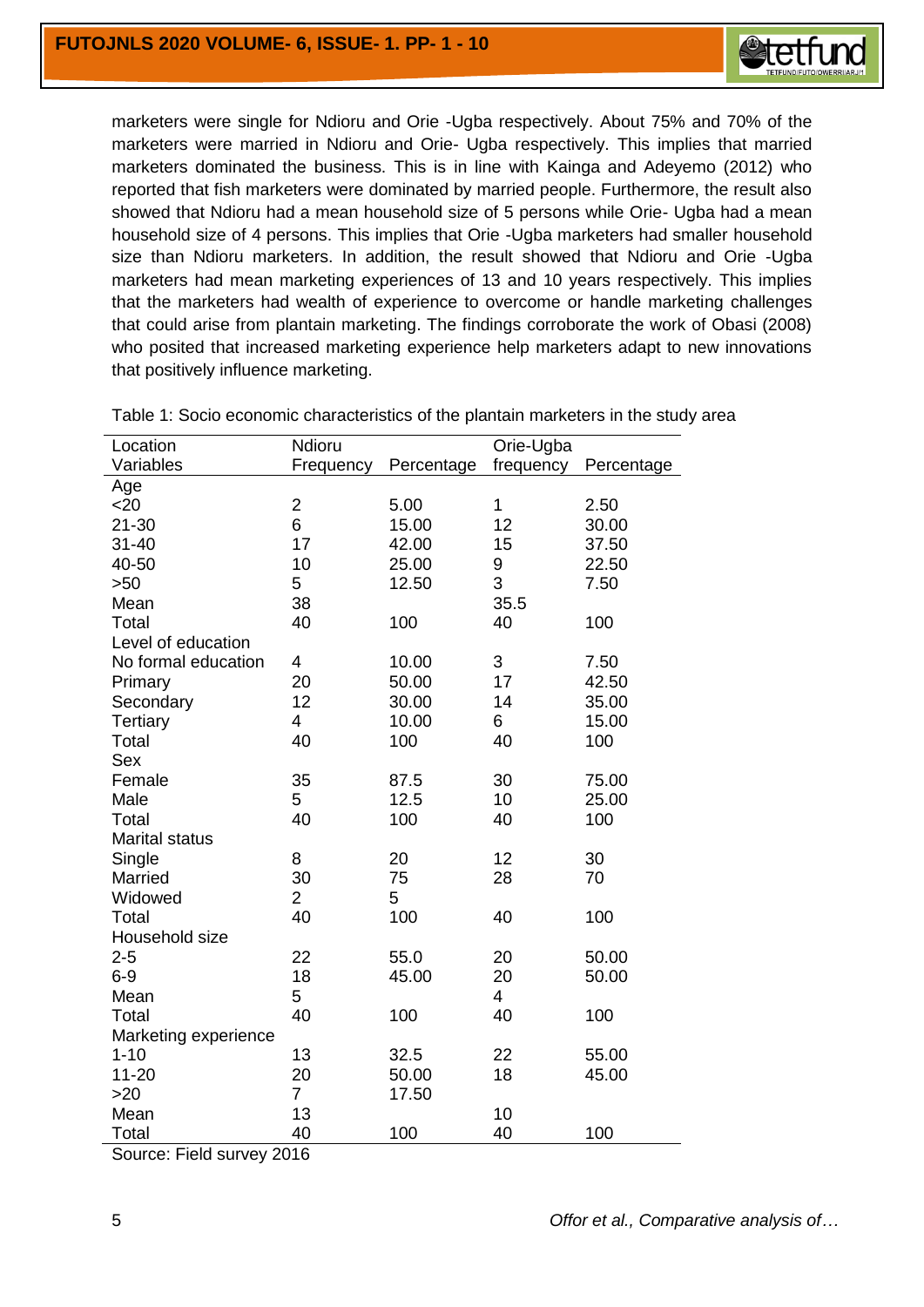

The marketing channel of plantain is presented in figure 1.

The result in figure 1 shows that plantain marketing moves from the producers in this case is Akwa-Ibom and Abia States (Ariam and Ndioru) to Umuahia wholesalers. They sometimes sell to the retailers directly. The wholesalers sell to the retailers and in some cases to the final consumer. Also retailers buy from the producers and wholesalers and sell to the final consumers. Nse - Nelson *et al*., (2016) reported that plantain marketing channel was a simple channel in which the plantains were routed from producer, through wholesalers, retailers and final consumers.



Schema of the marketing channel of plantain in the study area

**Fig. 1: Flow Chart Showing the Channel of Plantain Marketing.**

The result of marketing efficiency gave the values of 32.11% and 31. 18% for Ndioru and Orie-Ugba respectively. Olukosi *et al., (*2005) posited that values greater than 100 are high efficiency, less than 100 are inefficient while exactly 100 are efficient. The finding is similar to the study of Njuko, (2017) who reported a marketing efficiency of 7.69% for Irvingia wholesale marketers in Imo State. This is because both studies represent inefficient situations

Table 2: Estimate of marketing efficiencies of plantain marketing in the study area

| Location               |       | Ndioru Urie-Ugba |       |            |
|------------------------|-------|------------------|-------|------------|
| Total return           |       | 250673.83        |       | 237625.21  |
| Total variable         |       | 189502.36        |       | 181035.111 |
| Depreciated fixed cost |       | 250.15           |       | 104.42     |
| Total cost             |       | 189752.51        |       | 181139.53  |
| M.E                    | 32.11 |                  | 31.18 |            |

#### **Source: Field survey 2016**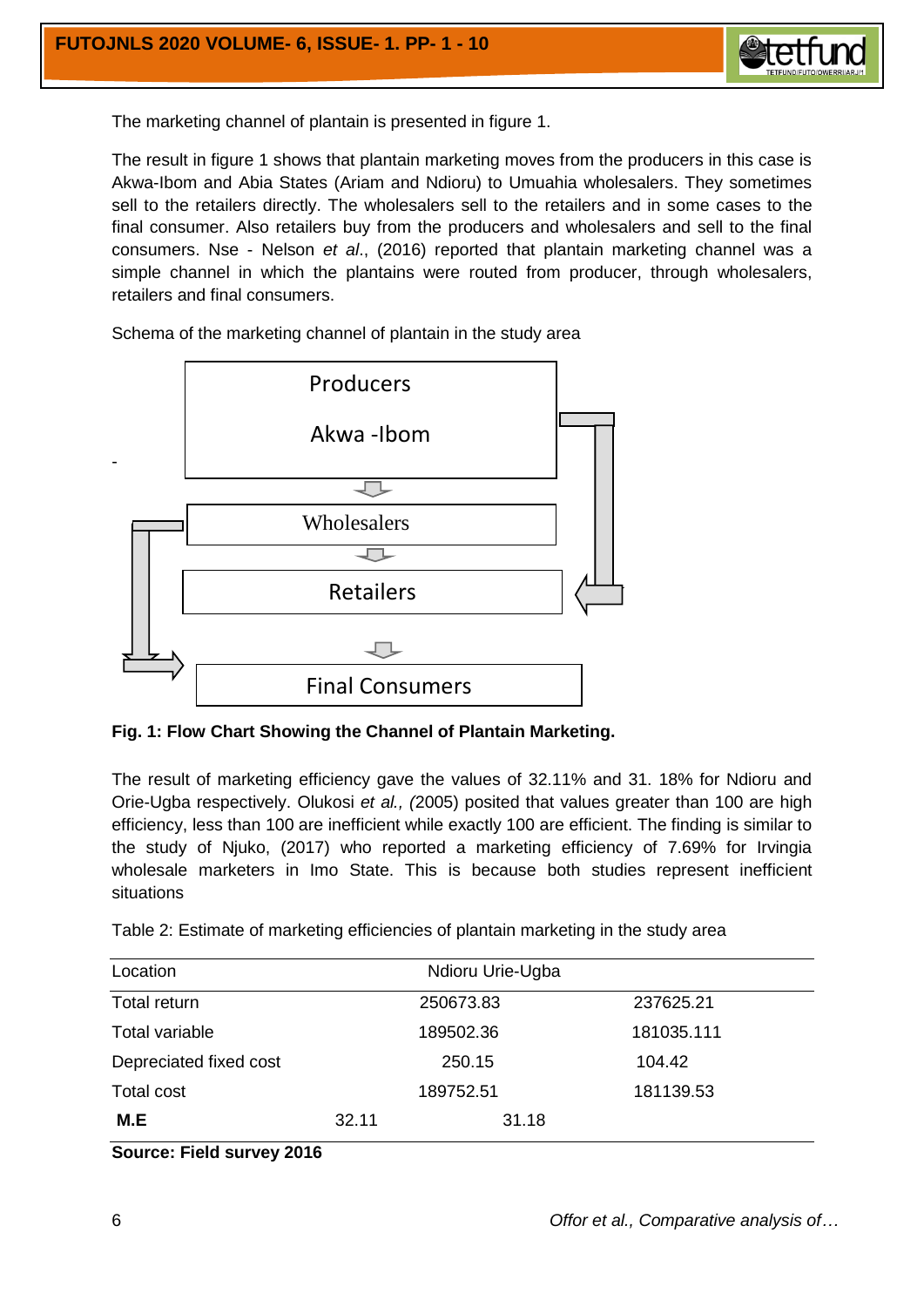

## **Regression Analysis for factors Influencing Marketing Efficiency of plantain marketing for Ndioru (Rural) market**

Table 3 showed the estimate of factors influencing marketing efficiency of plantain marketing in Ndioru market. The Semi- log functional form was chosen as the lead equation. This is because of its  $R^2$  value and number of significant variables. The  $R^2$  value of 0.782 was estimated. This implied that 78.20% of the variability in the marketing efficiency is accounted for by the independent variables. The F-ratio of 3.76 is highly significant at 1% and therefore implies a goodness of fit. The significant variables were Age  $(X_1)$ , Level of education  $(X_2)$ , Cost of transport  $(X_5)$ , Selling price  $(X_4)$  and Quantity Sold  $(X_6)$ . The coefficient of Level of Education, Selling price and Quantity Sold were positively signed. This is as expected and conforms to *a priori* expectation. These coefficients were also significant at 1%, 1%, and 10% respectively. This implies that an increase in any of these variables will lead to further increase in the marketing efficiency of the plantain marketers. The coefficient of age and cost of transportation was negatively signed and statistically significance at 10% and 5% respectively. This means that these coefficients are inversely related to marketing efficiency. This implies that an increase in these variables will lead to a decrease in marketing efficiency and vice versa.

| Variables             | Linear                     | Semi log (+)          | Double                | Exponential             |
|-----------------------|----------------------------|-----------------------|-----------------------|-------------------------|
| Constant              | $-142.08$<br>$(16.08)$ *** | 26.04<br>$(3.89)$ *** | 13.06<br>$(1.98)^{*}$ | 2634.06<br>$(2.80)$ *** |
|                       |                            |                       |                       |                         |
| Age $(X_1)$           | $-0.42$                    | $-0.82$               | $-0.80$               | $-0.62$                 |
|                       | $(-1.06)$                  | $(2.04)^{^{\circ}}$   | $(2.09)^{^{\circ}}$   | $(-0.81)$               |
| Level of Educat       | 0.10                       | 0.34                  | 0.42                  | 0.09                    |
| ion $(X_2)$           | (1.64)                     | $(6.26)$ ***          | (0.93)                | (0.60)                  |
| <b>Marketing Expe</b> | 0.10                       | 0.26                  | 0.41                  | 0.20                    |
| rience $(X_3)$        | (1.02)                     | (0.92)                | (0.30)                | (1.64)                  |
| <b>Selling Price</b>  | 0.62                       | 0.01                  | 0.62                  | 0.70                    |
| $(X_4)$               | $(8.06)$ ***               | $(4.26)$ ***          | $(1.94)^{^{\circ}}$   | $(1.96)^{^{\circ}}$     |
| Cost of transpo       | $-0.46$                    | $-0.42$               | $-0.34$               | 0.49                    |
| rtation $(X_5)$       | $(2.08)^{^{\circ}}$        | $(2.51)$ **           | $(2.00)^{^{\circ}}$   | $(3.80)$ ***            |
| <b>Quantity sold</b>  | 0.03                       | 0.20                  | 0.34                  | 0.76                    |
| $(X_6)$               | $(1.99)^{^{\circ}}$        | $(1.96)^{^{\circ}}$   | $(2.86)^{^{\circ}}$   | (0.96)                  |
| Household Siz         | 2.10                       | 0.24                  | 0.10                  | 0.66                    |
| e<br>$(X_7)$          | (1.11)                     | (0.90)                | (0.80)                | (1.42)                  |
|                       | 0.651                      | 0.782                 | 0.662                 | 0.553                   |
| $R^2$<br>$R^{-2}$     | 0.651                      | 0.682                 | 0.604                 | 0.489                   |
| F-value               | $7.87***$                  | $3.76***$             | $3.84***$             | $2.06*$                 |

| Table 3: Regression estimate of the determinant of marketing efficiency in Ndioru |  |  |  |  |
|-----------------------------------------------------------------------------------|--|--|--|--|
| (Rural) market                                                                    |  |  |  |  |

Source: Field Survey, 2016.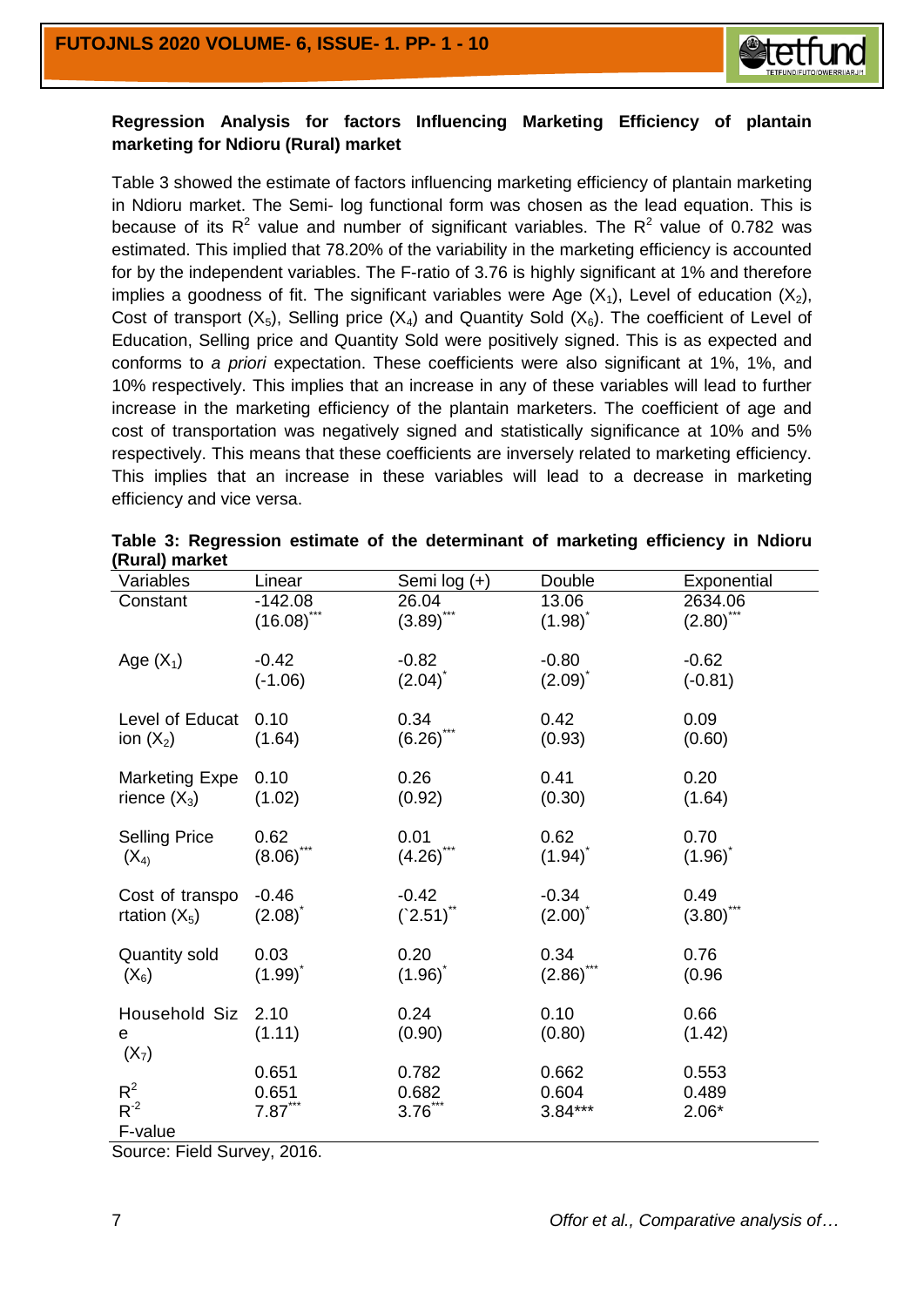

Note: Values in parenthesis are t-value<sup>\*</sup> = Significance 10%  $**$  = Significance 5% \*\*\* = Significance 1%,  $(+)$  = Lead equation

Table 4 showed the estimate of factors influencing marketing efficiency of plantain in Urie – Ugba (Urban) market in Umuahia North LGA of Abia State, Nigeria. The result depicted that the Linear functional form was chosen as the lead equation based on its  $R^2$  value and number of significant variables. F- Value of 23.43 was highly significance at 1%, implying goodness of fit. The coefficient of selling price, household size and marketing experience were positive and statistically significant at 1%, 5%, and 10% respectively. These are as expected and conformed to *a priori* expectation. This implies that as the variables increases, the marketing efficiency of the plantain marketers also increases. The household Size being positive may be due to the relative moderate household size in the study area which also could aid in the marketing of plantain. This result is contrary to the findings of Nwaru *et al.,* (2011) who reported that household size had a negative influence on net return and marketing efficiency of banana marketing.

| Variables                | Linear $(+)$        | Semi log              | Double log          | Exponential         |
|--------------------------|---------------------|-----------------------|---------------------|---------------------|
| Constant                 | 0.49                | $-0.76$               | $-1.09$             | $-0.90$             |
|                          | $(14.39)$ ***       | $(-1.04)$             | $(-0.09)$           | $(-2.06)^{\dagger}$ |
|                          |                     |                       |                     |                     |
| Age $(X_1)$              | $-0.53$             | $-0.10$               | $-0.01$             | $-0.92$             |
|                          | (1.72)              | $-(0.62)$             | (3.00)              | (1.00)              |
|                          |                     |                       |                     |                     |
| Level of Education       | 0.09                | 0.06                  | 0.06                | 0.62                |
| $(X_2)$                  | (1.02)              | (1.42)                | (0.90)              | (1.09)              |
|                          |                     |                       |                     |                     |
| <b>Marketing Experie</b> | 0.39                | 0.62                  | 3.00                | 0.90                |
| $nce(X_3)$               | $(2.06)^{^{\circ}}$ | (1.08)                | (1.06)              | (0.80)              |
|                          |                     |                       |                     |                     |
| Selling price $(X_4)$    | 2.07                | 3.01                  | 0.90                | 0.29                |
|                          | $(9.60)$ ***        | $(3.80)$ <sup>*</sup> | $(2.10)^{^{\circ}}$ | $(1.92)^{^{\circ}}$ |
|                          |                     |                       |                     |                     |
| Cost of Transport        | $-0.20$             | $-0.40$               | $-2.00$             | $-0.29$             |
| $(X_5)$                  | $(-0.90)$           | $(-0.90)$             | (1.09)              | (1.14)              |
|                          |                     |                       |                     |                     |
| Quantity Sold $(X_6)$    | 0.90                | 0.10                  | 0.86                | 0.06                |
|                          | (1.06)              | $(1.90)^{^{\circ}}$   | (0.92)              | (0.90)              |
| <b>Household Size</b>    | 0.90                | 2.01                  | 2.01                | 0.30                |
| $(X_7)$                  | $(2.42)$ **         | (0.30)                | (1.02)              | (1.09)              |
| $R^2$                    | 0.801               | 0.623                 | 0.532               | 0.556               |
| $R^{-2}$                 |                     |                       | 0.501               |                     |
|                          | 0.763<br>23.43***   |                       | $2.06^{\degree}$    | 0.512<br>4.06***    |
| F-value                  |                     | 0,605                 |                     |                     |
|                          |                     | $3.06***$             |                     |                     |

**Table 4: Regression Analysis on factors influencing Marketing Efficiency of plantain in Orie Ugba (Urban) Market**

Source: Field Survey, 2016

Note: Values in parenthesis are t-value\* = Significance at 10%\*\* = Significance at 5%

 $(+)$  = Lead equation \*\*\*` = Significance at 1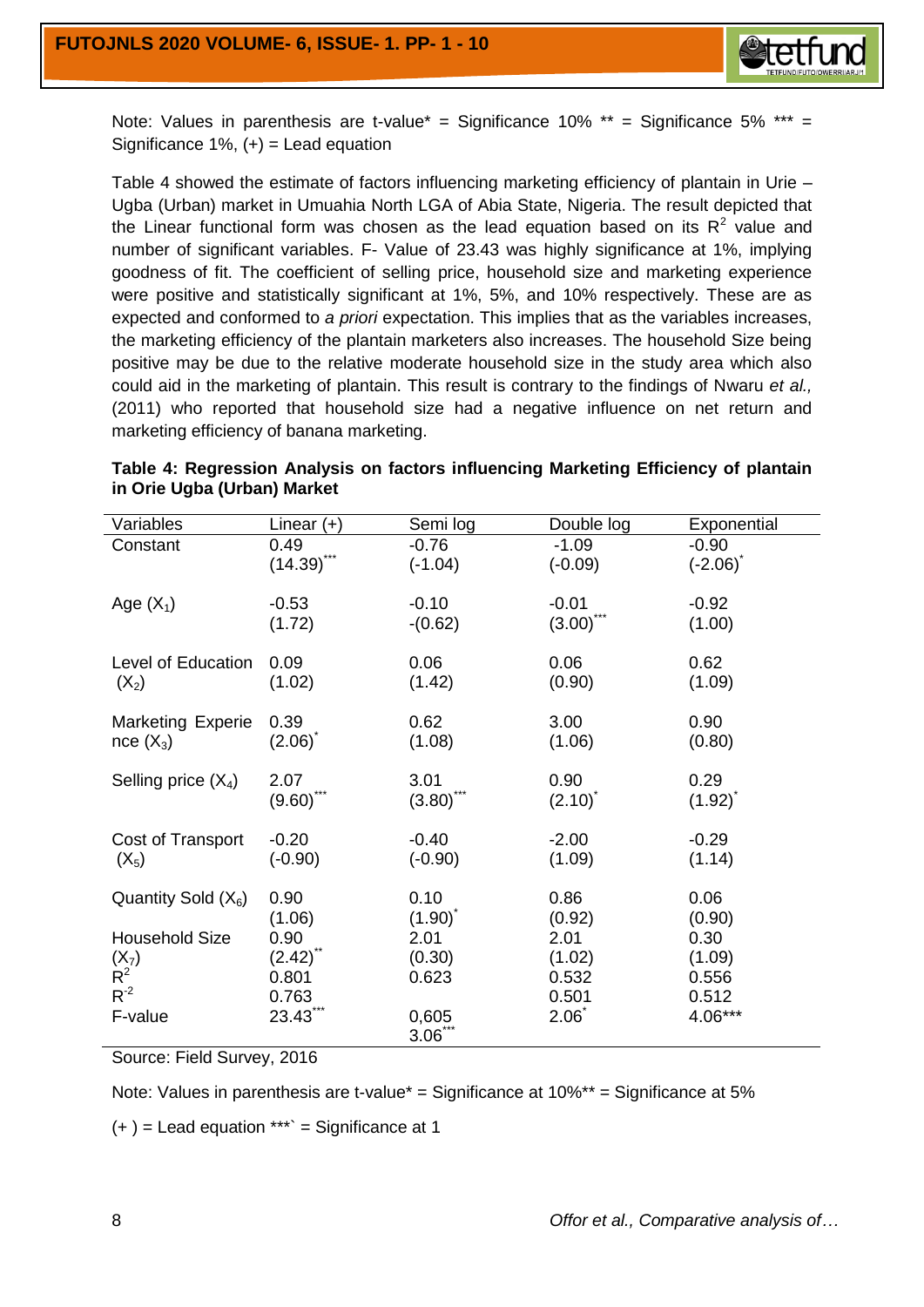

To compare the mean marketing efficiencies of the two markets we used the Z test which is presented in Table 5.

The result showed a Mean Marketing Efficiency of 57.589 and 54.885 for Ndioru and Urie-Ugba markets respectively. It has a Z-cal 230.786 and the Critical Z (two-tail) value of 1.991.

**Decision:** Since Z-cal is greater than Z-tab, we reject the null hypothesis that states that there is no difference in their mean and conclude that there is difference between the mean efficiency for Ndioro and Orie Ugba market and that they do not operate at same marketing efficiency level.

|                  |  |  | Table 5: Mean difference of marketing efficiencies between Ndioru and Orie -Ugba |  |  |  |
|------------------|--|--|----------------------------------------------------------------------------------|--|--|--|
| markets (Z-Test) |  |  |                                                                                  |  |  |  |

|                       | <b>Marketing Efficiency</b> | <b>Marketing Efficiency</b> |
|-----------------------|-----------------------------|-----------------------------|
| Mean                  | 57.5893                     | 54.8891                     |
| Known Variance        | 1271.356                    | 1266.106                    |
| Observation           | 40                          | 40                          |
|                       | 230.786                     |                             |
| Z (Critical) two-tail | 1.991                       |                             |
|                       |                             |                             |

Source: Field Survey, 2016

#### **4. Conclusion**

The study compared the marketing efficiency of plantain marketing between a rural and an urban market. The result shows that the markets were inefficient since the estimated efficiency values were less than 100%. Furthermore, the channel of movement of plantain in the study area was a simple channel. Variables that positively influenced marketing efficiency for both markets were education, quantity sold and` selling price; marketing experience, selling price and household size for Ndioru and Orie -Ugba markets respectively.

#### **5. Recommendation**

The study therefore recommends that factors that positively influence marketing efficiency such as education, selling price and marketing experience should be improved upon.

## **References**

- Aina O. S.1, Ajijola.S., Bappah, M.T., Ibrahim, I.1 & Musa, I. A. (2012).Economic analysis of plantain marketing in Odigbo Local Government Area Ondo State Nigeria *Global Advanced Research Journal of Agricultural Science 1(5), 104-109.*
- Ayanwale A. B, Fatunbi A. O & Ojo, M. (2016).Innovation opportunities in plantain production in Nigeria. Guide Book 1. Forum for Agricultural Research in Africa (FARA), Accra Ghana.
- Akinyemi, S.O.S, Aiyelaagbe, I.O.O & Akyeampong, E. (2008). Plantain (Musa spp.) cultivation in Nigeria: A Review of its production, marketing and research in the last two decades*. In International conference on Banana and Plantain in Africa*: Harnessing International partnerships to Increase Research Impact 879. October 2008. 211-218.